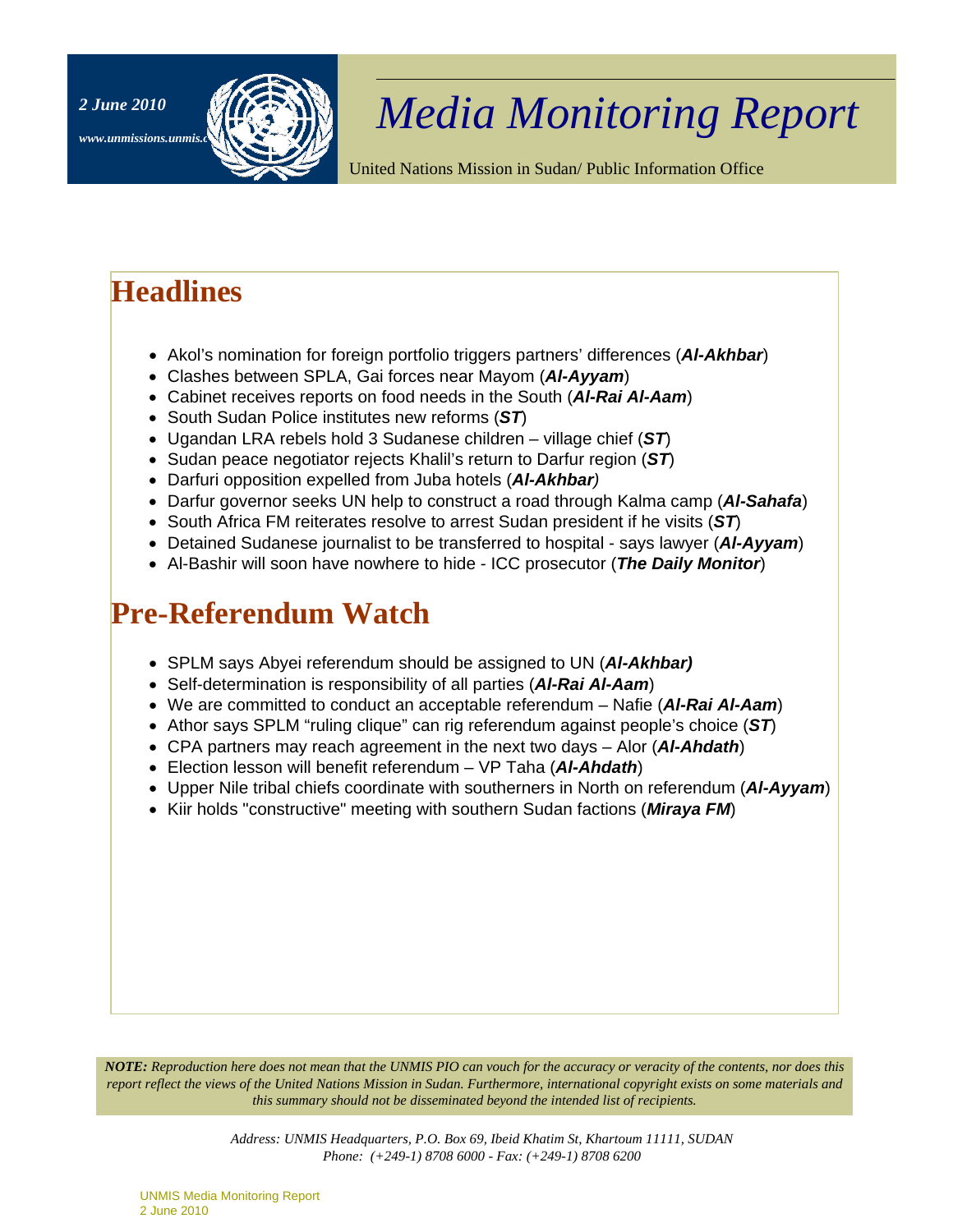# **Highlights**

### **Akol's Nomination for foreign portfolio triggers differences between NCP, SPLM**

*Al-Akhbar* 2/6/10 – Differences emerged between the two CPA partners over formation of new government when the NCP nominated SPLM-DC chairman Dr. Lam Akol to take over the foreign Affairs portfolio. Reportedly, FVP Salva Kiir Mayardit yesterday left for Juba angry. Sources said after the Energy Ministry is split into three ministries – Electricity, Mining, and Oil – Kiir refused to exchange the Foreign Ministry with the Ministry of Energy. SPLM has nominated Luka Biong to take over the ministry of foreign affairs. According to the sources, the differences between the two partners have not been resolved yet but consultations between them are continuing.

Meanwhile, *Miraya FM* 1/6/10 reported that The SPLM as saying that it would be represented by nine ministers in the next government of national unity, in addition to state ministers. However, the SPLM said that the issue is still under discussion.

Addressing the press in Khartoum, the Deputy Secretary General for the Northern sector, Yasir Arman, said that the two partners have agreed on the principle objectives of the next government.

#### **Clashes between SPLA, Gai forces near Mayom**

*Al-Ayyam* 2/6/10 – SPLA yesterday announced that its forces clashed with the forces of Galwak Gai in Tamour area in Mayom Country (Unity state). SPLA spokesperson Kuol Diem Kuol said his troops captured a sergeant from SAF named Galwak Hoth Bar and he would be shown in the South Sudan TV as evidence. Kuol has accused SAF of supporting SPLA defectors, a charge SAF spokesperson Lt. Col. Al-Sawarmi has denied.

#### **Cabinet receives reports on food needs in the South**

*Al-Rai Al-Aam* 2/6/10 – Federal Cabinet has received a report on food needs in the South in the light of the existing food gap in the southern states. Meanwhile, UN has estimated the food gap at 880,000 tones. GoSS Voluntary Return Coordinator in the North Kormaj Chol described the food situation in the South as "very critical".

#### **South Sudan Police institutes new reforms**

*Sudan Tribune website* 1/6/10 - Efforts to modernize Southern Sudan Police force appear to be on course with the recent initiation of reforms within the law enforcement body, Sudan Tribune has learnt.

These reforms, introduced as a result of numerous public outcries for better policing, strive to ensure that the Police practice good governance in line with universally accepted principles of democracy.

Dr. Fred Yiga, a Senior Advisor to the Internal Affairs Minister and the Inspector General of Police (IGP) told this reporter yesterday that the new Police reforms was instituted to make officers within the force accountable to the existing laws, citing the 2009 Police Act and the Draft Code of Conduct for Southern Sudan Police Service.

"It [Police reforms] will also handle issues of indiscipline within the law enforcement body. But

**Page 2 of 10**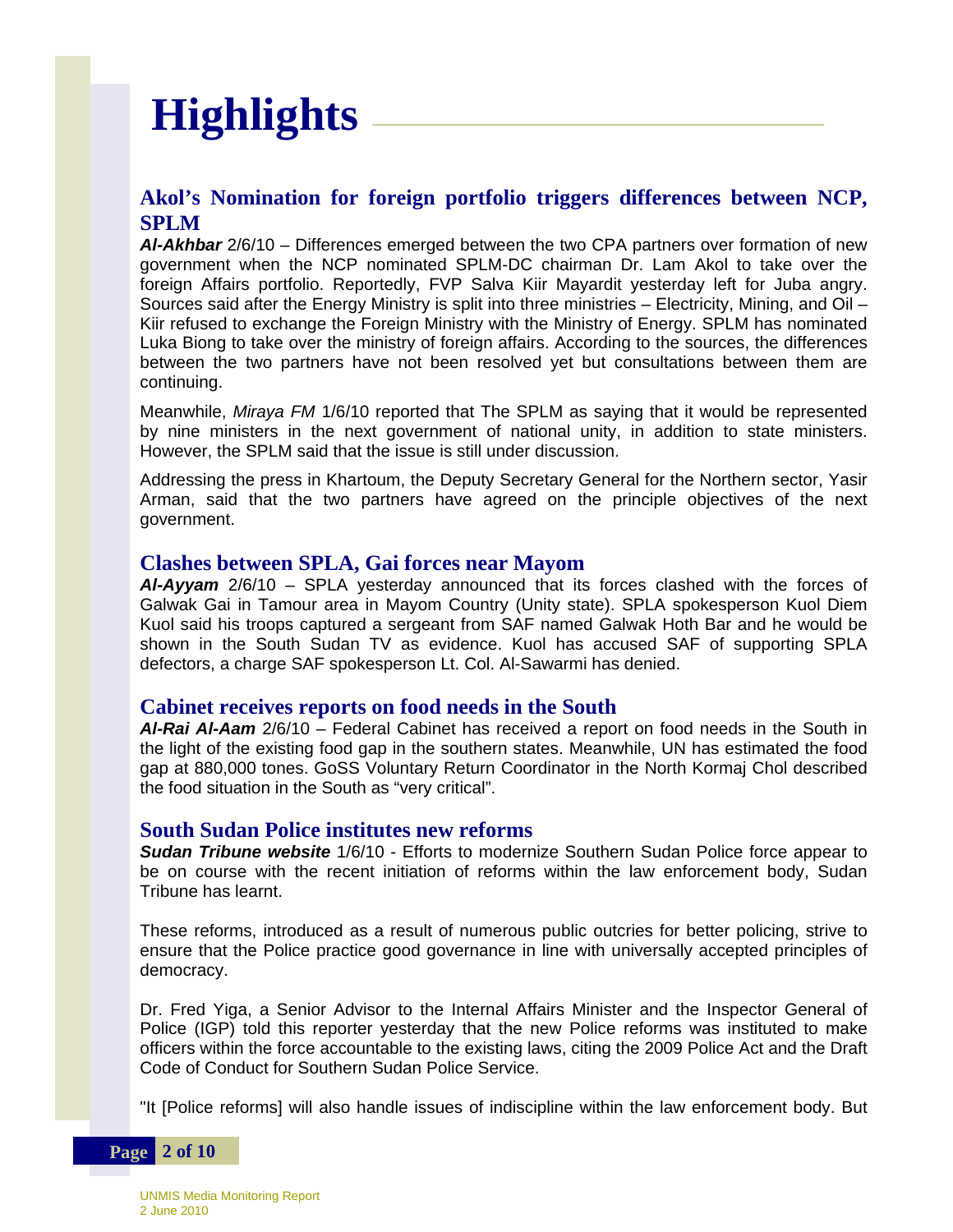most importantly is to make officers practice good governance inline with agreed standards," Dr. Yiga exclusively told Sudan Tribune.

The Police Act 2009, enacted in accordance with provision 59(2)(b) of the Interim Constitution of Southern Sudan 2005 empowers the Police force to prevent, combat and investigate crime, maintain law and public order as well as protect the people and their properties.

As part of these reforms, however, the Police have embarked on massive recruitment of young people into the force.

Currently, 6,500 new recruits, drawn from across all the 10 states of Southern Sudan are undergoing professional training at the Juba-based John Garang Memorial Police Academy.

"This professional training not only looks at the aspect of equal representation but provides an avenue for recruits to realize their national obligation as citizens of this nation," Dr. Yiga said. He added, "Such professional trainings are essential in enhancing unity among the people. By bringing people from different locations, the element of regional imbalance is addressed hence minimizing the common causes of conflicts among the people."

Meanwhile, the Southern Sudan Police Service has now created a regional network with their counterparts in neighboring Uganda, Kenya, Tanzania and Rwanda.

As a result, Rwanda recently trained several Southern Sudan Police officers, while Uganda is offering the latter study opportunities, all aimed at further professionalizing the force.

According to Dr. Yiga, the newly instituted reforms have seen Southern Sudan Police Service become a member of the East African Police Conference (EAPCO). The new initiative has also improved its training and cross-border control programmes.

#### **Ugandan LRA rebels hold 3 Sudanese children – village chief**

*Sudan Tribune website* 31/5/10 - Ugandan rebels are holding 3 children they abducted from schools during raids last Sunday on villages in remote Tambura County, a village chief said on Monday.

"Fighters from Uganda's Lord's Resistance Army (LRA) appeared in Namutina at 1:00PM and collected three kids and escaped with them to the bush but they didn't kill anybody," local resident said.

The abducted children are between the ages of 8-15 years old.

A local chief who requested anonymity said "The abducted kids are two girls and one boy and their mother since yesterday is following them. Since yesterday nobody has heard from her". She was quoted by her neighbours as saying "I cannot live on the earth without my beloved kids, I must follow them and until I am equal grabbed."

He added that "apparently only Arrow Boys are following the LRA rebels".

"These children were taken from their schools. I am very concerned that they will now be forced to fight or support fighting, putting their lives at risk," he said.

Rebels of the Lord's Resistance Army (LRA) have been attempting to boost their forces by raiding schools.

Children in Uganda, South Sudan, DRC and CAR towns have been target of abductions and

**Page 3 of 10**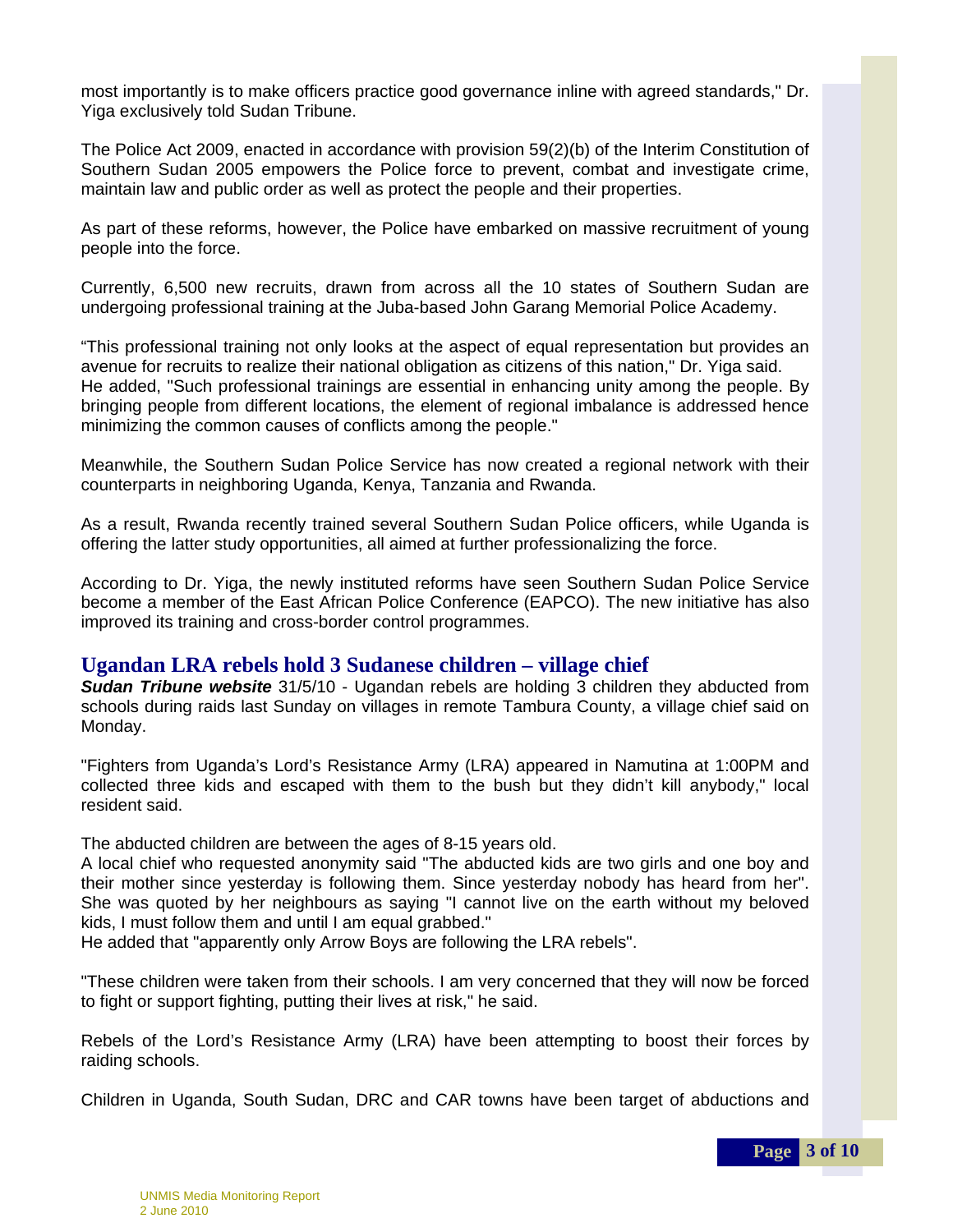residents are again complaining that the allied forces are not protecting the population.

President Yoweri Museveni of Uganda has said that impunity shall no longer be tolerated and all world citizens should work together to punish perpetrators of war crimes and crimes against humanity.

He was speaking in Kampala Sunday evening after a commemorative war victim's day football match. Museveni said no one should kill people and go scot free. Museveni has been under pressure to convince the ICC to rescind indictments of Lord's Resistance Army (LRA) leader, Joseph Kony and three of his top commanders for war crimes.

The most-wanted Ugandans are Joseph Kony, the LRA rebel leader, and two of his commanders, Okot Odhiambo and Dominic Ongwen. Two other warrants for arrest were made on Vincent Otti and Raska Lukwiya, both of whom are now dead.

Museveni said the match in which he participated on opposite sides with Ban Ki-Moon, the UN Secretary General is aimed at demonstrating solidarity with war victims world over.

He applauded the Uganda War Victims Foundation, African Youth Initiative Network on the eve of the International Criminal Court Review Conference that starts in Kampala on Monday.

Ban Ki-moon said the match has sent a very strong message to the world that justice should be part of efforts to bring about peace in any part of the world.

"As we have played so peacefully on the pitch today, I hope we can work together to ensure there is justice for stable peace, so that we can ensure respect for human rights and ensure development," Ban Ki-moon said to the applause of hundred of hundreds of peoples who attended the match.

#### **Sudan peace negotiator rejects Khalil's return to Darfur region**

*Sudan Tribune website* 1/6/10 - Sudanese government expressed on Tuesday its tacit rejection to transport the leader of the rebel Justice and Equality Movement (JEM) from Libya to Darfur following a meeting held by the joint peace mediator with Khalil Ibrahim.

Khalil is in the Libyan capital since 19 May after the refusal of the Chadian authorities to allow him to cross to Darfur and his forced return to Tripoli. N'djamena also confiscated his passport.

The Joint Chief Mediator met the rebel leader in Tripoli on May 30 to discuss the resumption of the peace process which is announced for June 6. With regard to Khalil's demand to return to Darfur Djibril Bassole said without Khartoum's permission the United Nations could not transport him back to Darfur.

"We as a government we do not have any comment on the movements of Bassole or his actions" Amin said, adding that any country in the world does not allow the existence of rebel factions in its territory, and any country facing security challenges, deal with it according to what it deems good (for its security)".

On Monday the two belligerents confirmed clashes in Adeela Mountains near Muhajariya, South Darfur. The two parties alleged winning the battle. JEM military spokesperson said they "captured substantial amount of military hardware including 40 vehicles" while the Sudanese army spokesperson confirmed the army attack on the rebel position saying they destroyed 35 vehicles and seized three others besides heavy and small arms.

#### **Page 4 of 10**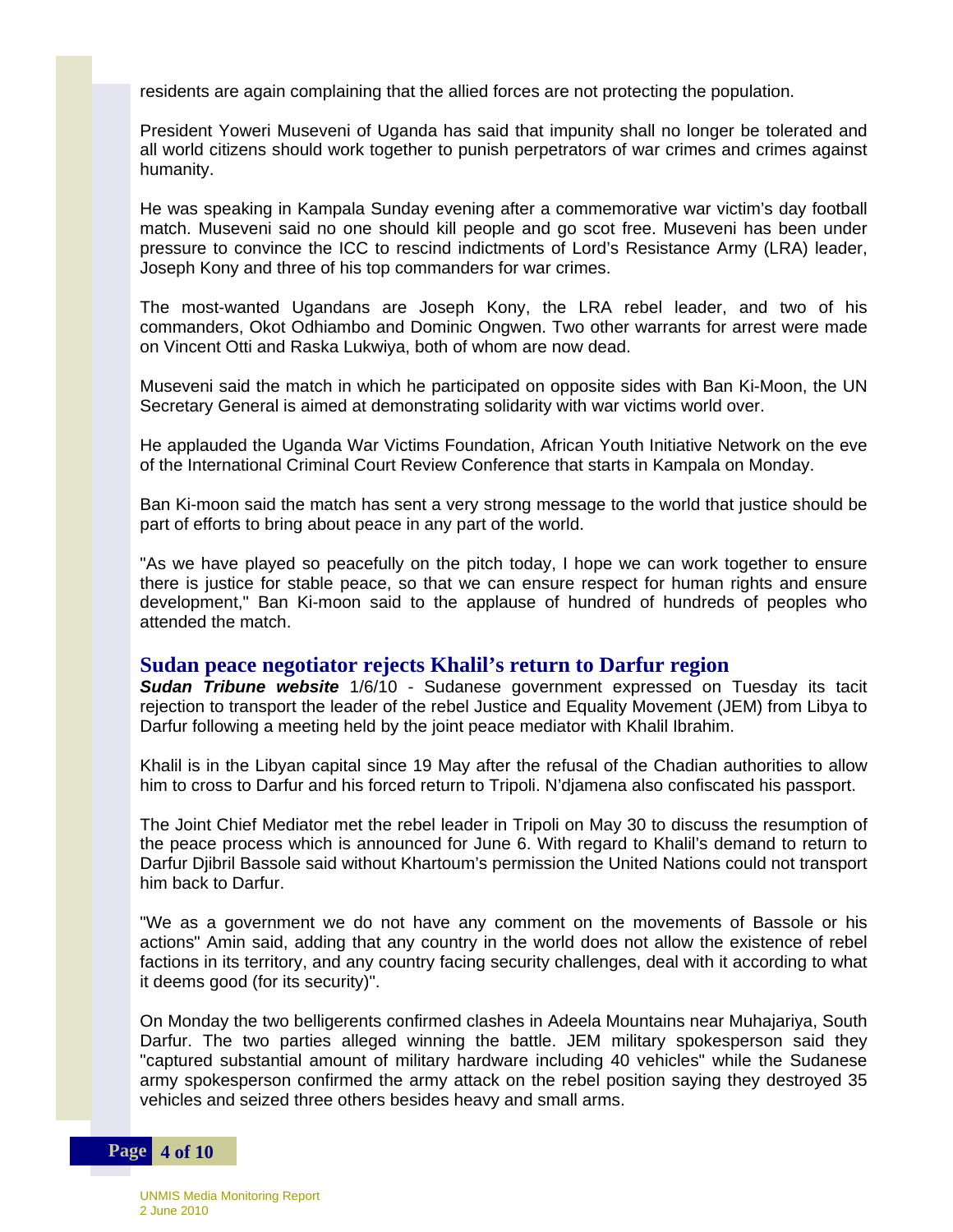Amin further said JEM wants the government to halt negotiations with any other rebel movements and to enlarge the agendas of talks in order to discuss all the issues of Sudan and not Darfur only.

The mediation manages two separate negotiations one between the government two rebel movements, JEM and the Liberation and Justice Movement (LJM) led by El-Tijani El-Sissi. The second group is formed from a number of rebel factions thanks to Libyan government since last year.

Libya refused Sudanese demand to press Khalil Ibrahim to return to Doha to resume peace talks. Tripoli said seeking to persuade him to rejoin voluntarily the peace talks.

"We understand the position of Libya, although we do not agree with his presence there but we understand that there is a problem due to Khalil's lack of travel document and the lack of clarity about his next destination," said Amin commenting the Libyan position.

"We do not agree to transfer him to any neighboring country," he further stressed.

Khartoum seeks to prevent Libya to allow Khalil departure to another neighboring country as Central African Republic, Democratic Republic of Congo or Uganda. "They want to confine him in Tripoli or to return him Doha," said a reliable source speaking from Khartoum.

The rebel group had called on the UN Secretary General and the Joint Peace Mediator to ensure his return to Darfur. Khalil Ibrahim also said he would not go back to Doha unless he returns to Darfur.

#### **Darfuri opposition expelled from Juba hotels**

 Juba have departed the city after local authorities ordered them to leave. Reportedly, the Darfuri *Al-Akhbar* 2/6/10 – Informed source said all Darfuri opposition members who reside in hotels in opposition members were ordered to leave within 48 hours except those who are sick but they will also leave as soon as they recovered.

#### **Darfur governor seeks UN help to construct a road through Kalma camp**

*Al-Sahafa* 2/6/10 – South Darfur governor Abdul-Hamid Musa Kasha has called on UN Humanitarian Coordinator Mr. Georg Charpentier to intervene to convince IDPs in Kalma camp to allow construction of a road that will cut through the camp. Kasha, at a meeting with Charpentier yesterday in Nyala, said his government recognized the IDPs' concerns but would not tolerate opposition to development and strategic projects, warning he would be forced to seek the help of the security organs for the purpose.

#### **South Africa FM reiterates resolve to arrest Sudan president if he visits**

 Cooperation Maite Nkoana-Mashabane confirmed that her country intends to honor its legal *Sudan Tribune website* 1/6/10 - The South African Minister of International Relations and obligations and apprehend Sudanese president Omer Hassan Al-Bashir should he sets foot in the country.

Bashir is wanted by the International Criminal Court (ICC) for allegedly masterminding the commission war crimes and crimes against humanity in Sudan's Western region of Darfur. South Africa is a signatory to the ICC founding treaty.

Last week South African president Jacob Zuma said that even though Bashir was invited along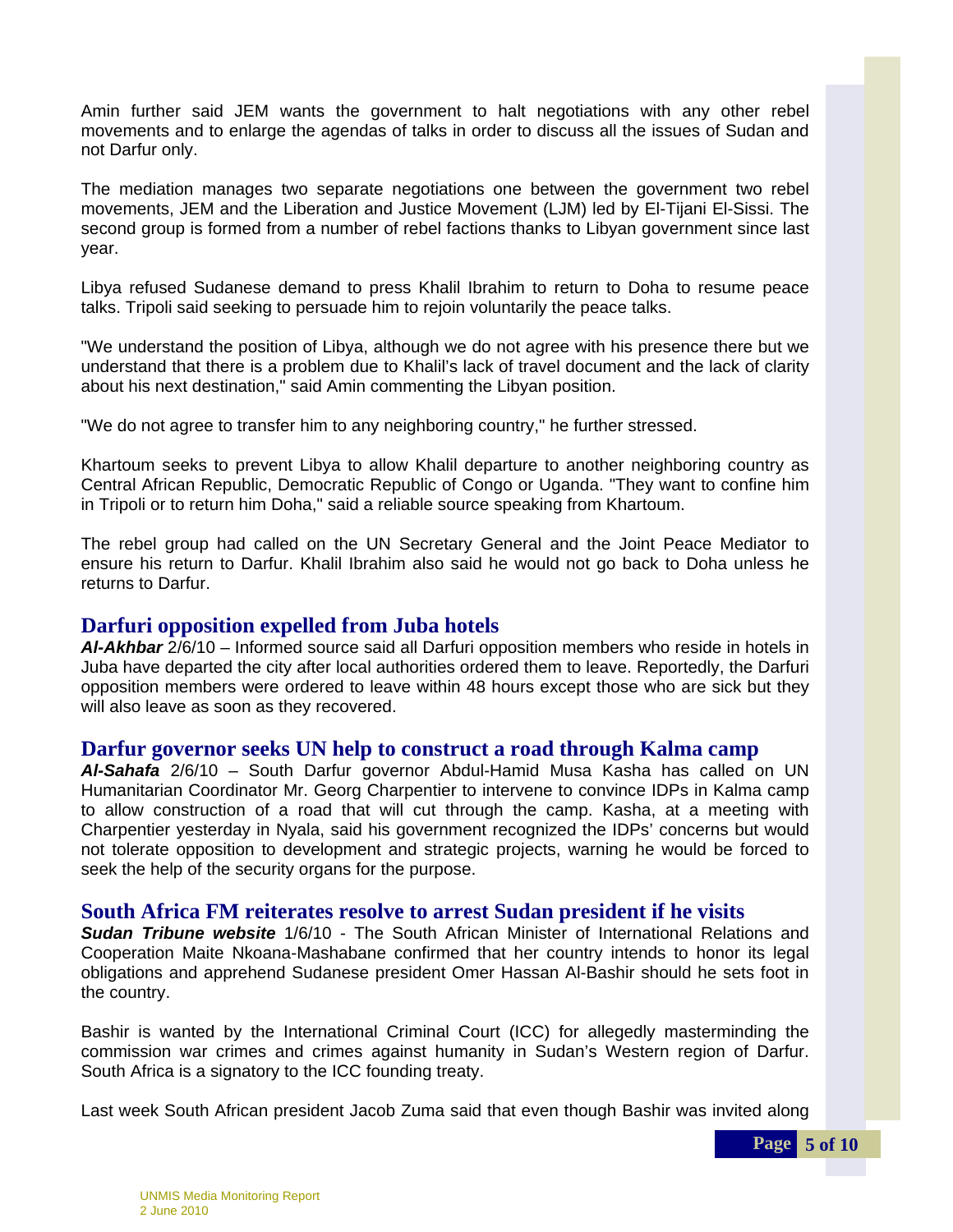with other African leaders to attend the FIFA World Cup Finals, hosted by Johannesburg he is still subject to arrest if he attends because of the ICC arrest warrant.

"South Africa respects the international law and certainly we are signatories [to ICC Statute] and we abide by the law," Zuma told lawmakers in response to a question on Bashir's status.

But on Monday the Sudanese foreign ministry spokesperson Muawiya Osman Khalid said that his government verified that Zuma was misrepresented by the news media to serve an agenda adding that his stance is consistent with the position of the African Union (AU).

However, the South African International Relations and Cooperation ministry said in a statement that Nkoana-Mashabane reiterated "Zuma's pronouncement that if the Sudanese President was to visit the country, he will be arrested as South Africa was a signatory to the international justice system".

The remarks came at her meeting with her French Counterpart, Bernard Kouchner on Monday on the fringes of the Africa-France Summit.

#### **Detained Sudanese journalist to be transferred to hospital - says lawyer**

*Al-Ayyam* 1 June (from BBC Monitoring) - The defence lawyer for [detained] Ra'y al-Sha'ab newspaper's journalists, Barud Sandal, has affirmed that they had received notification from the security authorities indicating that the deputy chief editor of the newspaper, Abu-Zar al-Amin, would be transferred to hospital.

Sandal told *Al-Ayyam* that the authorities had declined a request by lawyers to meet [opposition leader Hasan] Al-Turabi. He said discussions were ongoing to draft a judicial appeal against Al-Turabi's arrest and the fact that he had not been questioned or put on trial.

Meanwhile, the Network of Sudanese Journalists has demanded a transparent and open investigation into the torture of Abu-Zar and the other detained journalists and further condemned the brutality of the security body against detained journalists.

#### **Sudan's Al-Bashir will soon have nowhere to hide, says ICC prosecutor**

*The Daily Monitor website* (Uganda) 2/6/10 - Hiding space for indicted Ugandan LRA rebel leader Joseph Kony, his commanders and Sudan President Umar al-Bashir for war crimes and crimes against humanity is growing smaller by the day. The International Criminal Court chief prosecutor, Luis Moreno Ocampo, said yesterday that new strategies are being employed to apprehend all suspects indicted by the Hague-based court.

"It will only be a matter of time, but they will end up in the Hague for the trial," declared Mr Ocampo at a press briefing at Munyonyo in Kampala, the venue for the 10-day review of the statute of the ICC that opened Monday.

Mr. Ocampo, while giving the status of the cases currently under the ICC, also said investigations of the 2007 Kenyan post-election cases are progressing well and that at least two charges will be pressed against some Kenyan leaders by the end of the year.

"I am delighted the attorney-general of Kenya informed the conference how they are supporting our work. And as I said, we will present two cases before the end of the year," said the chief prosecutor.

He said the Kenyan case needs quick justice to prevent further violence in the east African country that erupted into violence in December 2007 following an election stalemate between

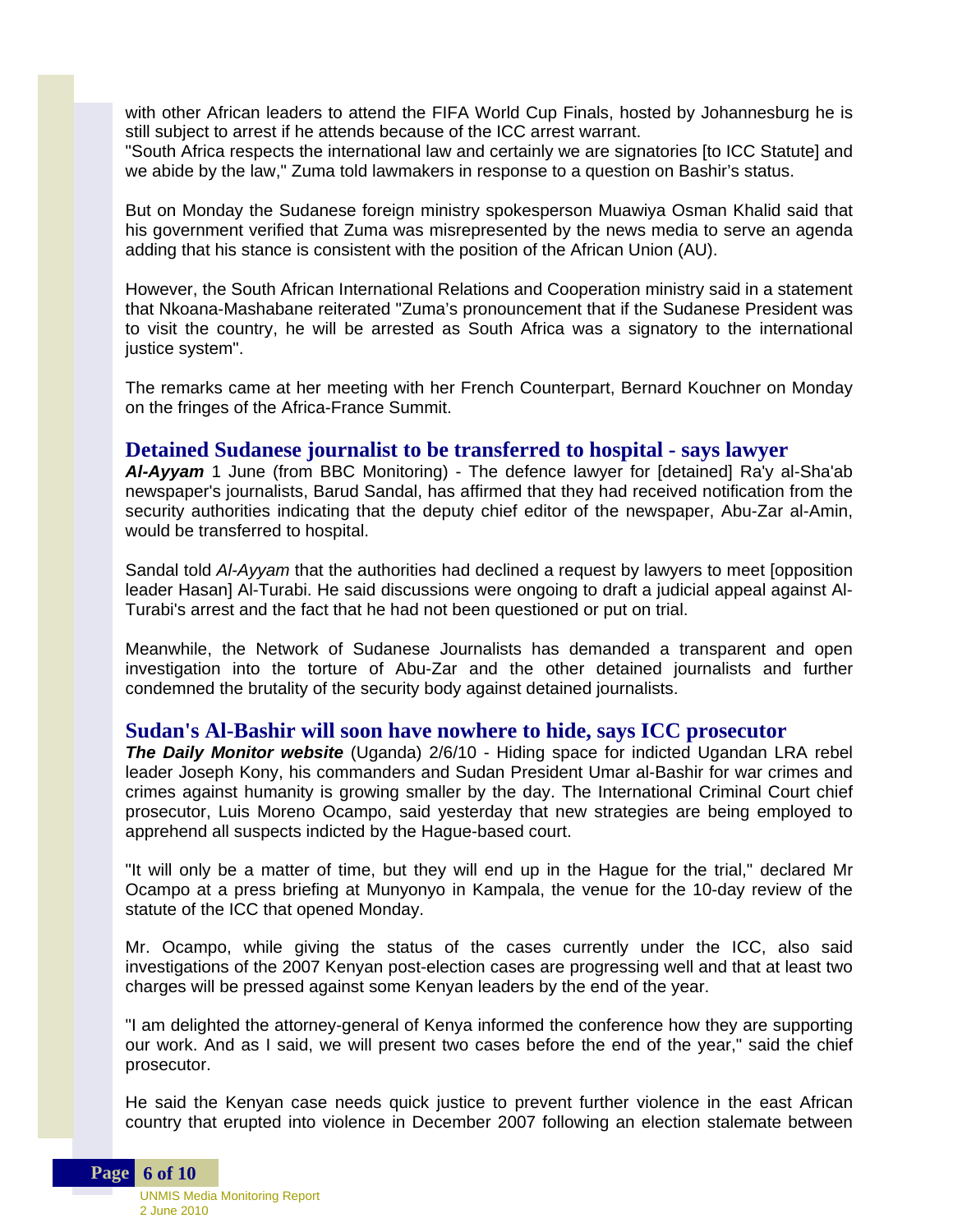President Mwai Kibaki and Raila Odinga. Over 1,000 people were killed during the violence.

On President Bashir, Mr Ocampo said he was happy more states, including Islamic countries like Turkey, which is not even a party to the ICC, had agreed to effect the arrest warrant. "For Bashir, it's just a matter of time before he gets to The Hague for trial, although the victims of his atrocities are increasingly getting frustrated," he said.

The world's most feared prosecutor said Kony is elusive and in control of the LRA and it is the reason he is still killing people in the Central Africa Republic. "Joseph Kony's case shows the cost of impunity...almost 2,000 people have been killed after the arrest warrant was issued. This is the cost of impunity and I think it is an opportunity to be here to discuss it."

Mr. Ocampo said whenever Kony suggests peace talks, he only comes to collect money to reorganize and then he kills his people involved in the negotiations. "That's how he killed his number two, Vincent Otti. This is a clear case in which the arrest is what we need. The idea that Kony can make peace is just a fantasy," said Ocampo, adding that the ICC judges have maintained the indictment on Otti because they need to be convinced beyond reasonable doubt that he is indeed dead.

Mr. Ocampo said although the ICC got political will from Uganda, DRCongo and the Central Africa Republic to execute the warrants against Kony and his commanders, they have had difficulties to implement it and new strategies had to be devised. "We're trying to organize support to arrest Joseph Kony...There is a new scenario there and I hope we can galvanise the efforts to arrest him," said Mr. Ocampo.

The ICC official said he will on 11 June appear before the UN Security Council to report Sudan's refusal to implement the arrest warrant against the indicated Darfur warlords.

## **Pre-Referendum Watch**

### **SPLM says Abyei referendum should be assigned to UN**

*Al-Akhbar* 2/6/10 – GoSS Presidential Affairs Minister Luka Biong said it was likely that the SPLM would participate in the northern states' governments in return for participation of the NCP in the government of southern states. However, Biong revealed differences between the two partners over the chairmanship of the Abyei referendum commission and the definition of voter. Consequently, the SPLM proposed that the process of Abyei referendum should be assigned to UN. Also, Biong did not rule out that the SPLM would demand that referendum in the South be organized by UN.

Meanwhile, Biong said the two partners yesterday signed a framework agreement on the programme of the new government. He pointed out that the two partners differed on the programme, saying while the NCP wants the programme of the new government to focus on making unity attractive, the SPLM wants it to concentrate on the implementation of the remaining CPA benchmarks particularly referendum, democratic transformation as well as resolution of the Darfur issue.

### **Self-determination is responsibility of all parties**

*Al-Rai Al-Aam* 2/6/10 – National Assembly Speaker Ahmed Ibrahim Al-Tahir told a parliament session yesterday that self-determination for southern Sudan is the responsibility of all the political forces including the Popular Congress Party. He said the Parliament would draw up a plan to contribute efforts towards preparations for the process.

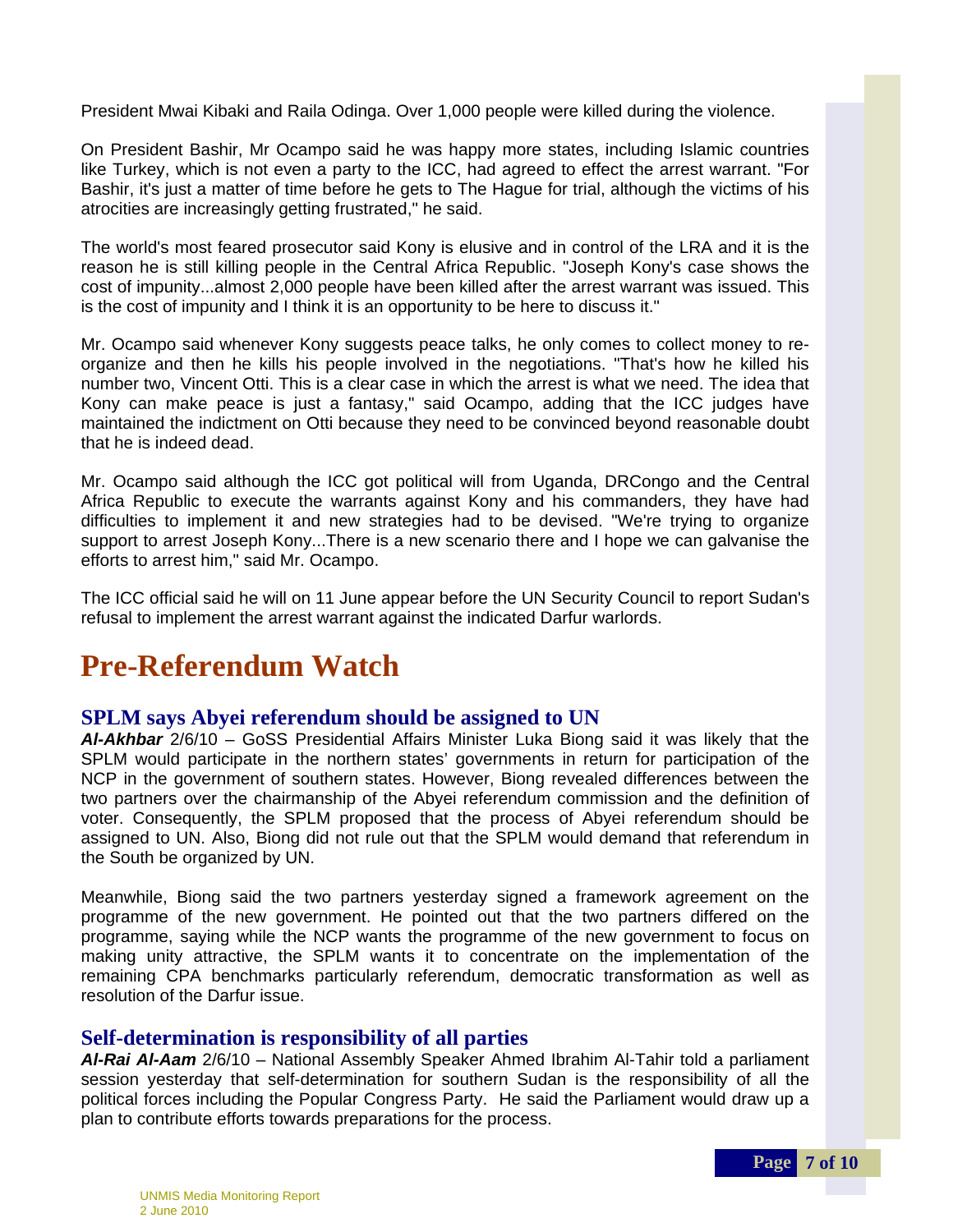#### **We are committed to conduct an acceptable referendum - Nafie**

*Al-Rai Al-Aam* 2/6/10 – NCP deputy chairman for organizational affairs Dr. Nafie Ali Nafie has reiterated the government's commitment to the conduct of an acceptable referendum. Nafie made the remarks at meeting yesterday with the Foreign Minister of Norway Johns Paul. However, he pointed out that acceptance of the referendum result depends on two conditions: first, freedom should be guaranteed for the political forces to express their opinion about the suitable option and second, the SPLA should not interfere with the conduct the referendum and the process should be protected by neutral forces to be agreed upon between the parties.

#### **Athor says SPLM "ruling clique" can rig referendum against people's choice**

*Sudan Tribune website* 1/6/10 - In a most recent written statement attributed to him, dated 28th May, the renegade Gen. George Athor Deng, expressed his concern about the conduct of the upcoming referendum, saying he did not trust the current "ruling clique" of the SPLM-led Government of Southern Sudan to respect the people's choice in the exercise.

Athor, who confirmed the statement to Sudan Tribune, signed the document from an unknown location or base which he just called "Bushes of Southern Sudan". He alleged that the "ruling clique" of the Sudan People's Liberation Movement (SPLM) rigged the general elections in the South and can also rig the referendum.

"The clique in Juba is now desperately trying to mislead public opinion that the long-awaited referendum in Southern Sudan is tied with their continuation in power. Nothing could be further from the truth. In fact, their very presence in power jeopardizes the credibility of the referendum itself. An illegitimate government that rigged the democratic right of the people cannot be trusted to lead the Southern Sudanese into a democratic exercise to determine their destiny," reads the statement.

He alleged that the SPLM did not respect the democratic right of the people by rigging the elections results contrary to their choice of leaders and can therefore rig the referendum results between unity and separation in the same way of disrespect for people's choice.

"Since the SPLM ruling clique in Juba rigged the elections with impunity, they can in the same way also rig the referendum. The South cannot afford to have a Self-determination result that is in dispute. That will be a recipe for instability rather than the peaceful outcome the CPA was meant to realize," the statement continued.

Athor called for all the Southern Sudan political parties and independent candidates to discuss and agree on a roadmap that shall also respect the choice of the people and safeguard it against the "riggers."

"Herein lay my proposal that all the Southern political parties and the Independents who contested the last elections, should sit down to discuss and agree on a roadmap for the South as the referendum date gets near. No one Southern group, especially one that has stolen an election, can alone deliver the South to such a crucial momentous decision. We still hope that wise counsels will prevail on the ruling clique in Juba before it is too late, to see sense and stop playing with the destiny of our people."

"In view of the vital importance of the referendum on Self-determination for the people of Southern Sudan, I would like to assure our people that we shall never be party to throwing away the moment they have been waiting for now for almost half a century. In fact, our difference with the riggers of their elections is precisely to safeguard their right to make a free and

#### UNMIS Media Monitoring Report 2 June 2010 **Page 8 of 10**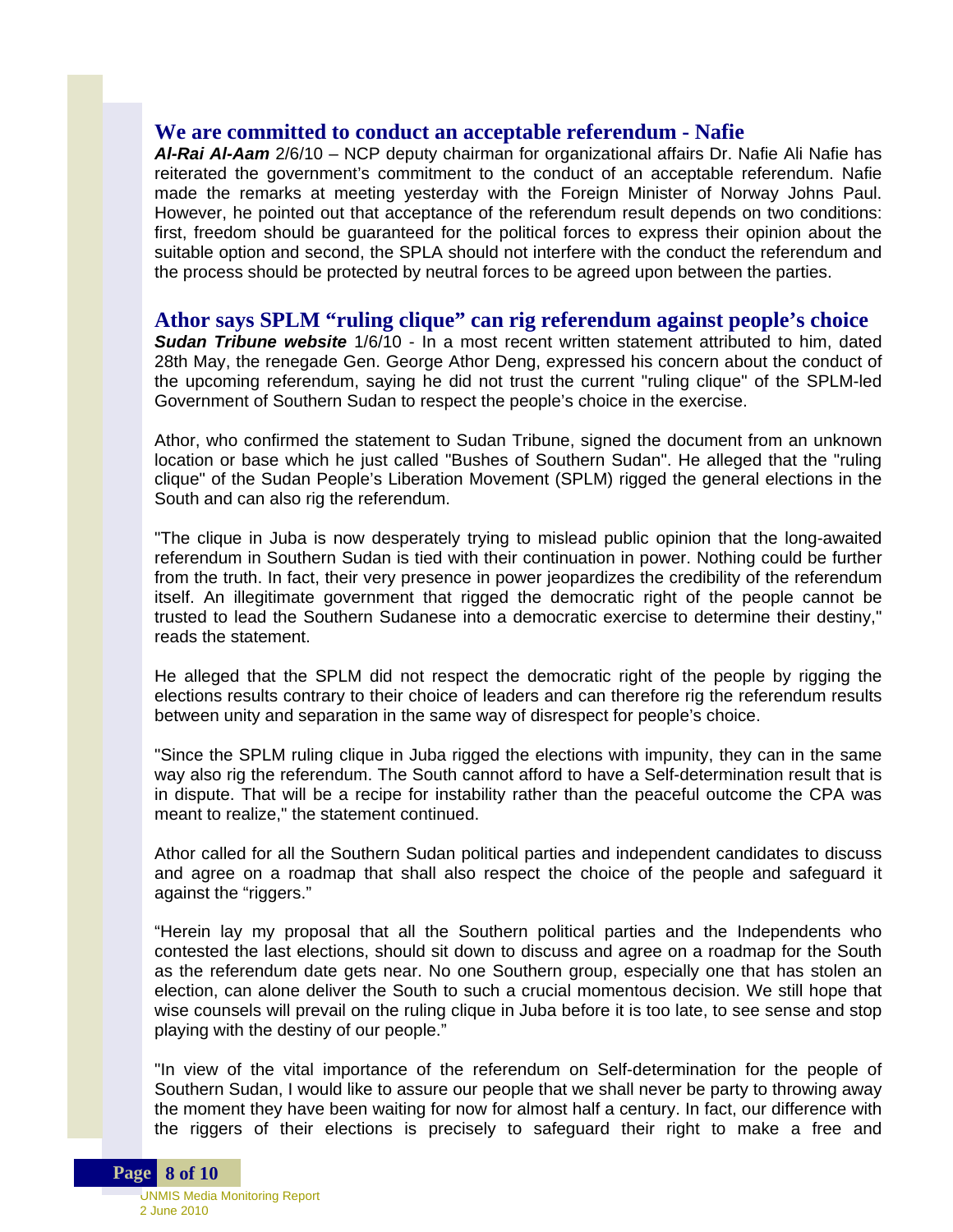conscientious choice," he said.

He further explained that his group was committed to the implementation of the CPA and the conduct of the referendum as stipulated in the peace agreement, adding that such an exercise could also be carried out in the areas he controlled through an arrangement involving the United Nations.

"I reaffirm my commitment to the implementation of the Comprehensive Peace Agreement (CPA), especially the conduct of the referendum on Self-determination in 2011," he stated.

"In this regard, and should the ruling clique in Juba continue to impose war on us, it is incumbent upon us to: reiterate that the referendum on Self-determination of Southern Sudan should take place on time, that is, on the 9th of January 2011 as stipulated in the CPA; and The arrangements for the conduct of the referendum in the areas we control shall be agreed upon by us, the United Nations and the other stake holders in the process. This is to ensure that the outcome truly reflects the will of the people."

Athor, in an exclusive interview with Sudan Tribune on Monday, without disclosing his whereabouts, said he supported peaceful conduct of Southern Sudan referendum on time so as to once and for all move on the road to the fight for democracy and good governance in the South.

"I would like referendum to be conducted on time so that another journey for peaceful match in search of a long sought democracy and good governance by the people of Southern Sudan is initiated," he said

Commenting on the general feelings of the Southern Sudan populace regarding recently conducted elections, he said the Juba-based government has shown weak image to the whole world and substantiated claims that southern Sudanese cannot manage their own affairs without being controlled.

"The elections we had [conducted] revealed and exposed complete picture of the future of Southern Sudan and equally substantiated claims that South Sudanese cannot manage their own affairs," he said.

He further added that discontented voices should not be limited to specific states or areas but rather take it as regional problem including those considered to have swallowed the bitterness of the elections. Nobody is happy with the results as nobody celebrated victory of these elections, even those who the national elections commission announced results in their favors, because they received no attendance at their functions, he adds.

Athor, who independently contested Jonglei state's gubernatorial election and lost to the incumbent Kuol Manyang Juuk, said the Government of Southern Sudan is run by individuals who are not the choice of the people, but only pretend to justify holding on to power in the name of taking the people of Southern Sudan to the referendum.

"This is just a political propaganda coined by individuals as cover up for frauds. Indeed [the] presence of these individuals in the government risks the credibility of the referendum itself because they are not the people's choice and the government in which they serve is therefore considered as an illegitimate government," he said.

The former SPLA Deputy Chief of General Staff in his official written statement alleged that the